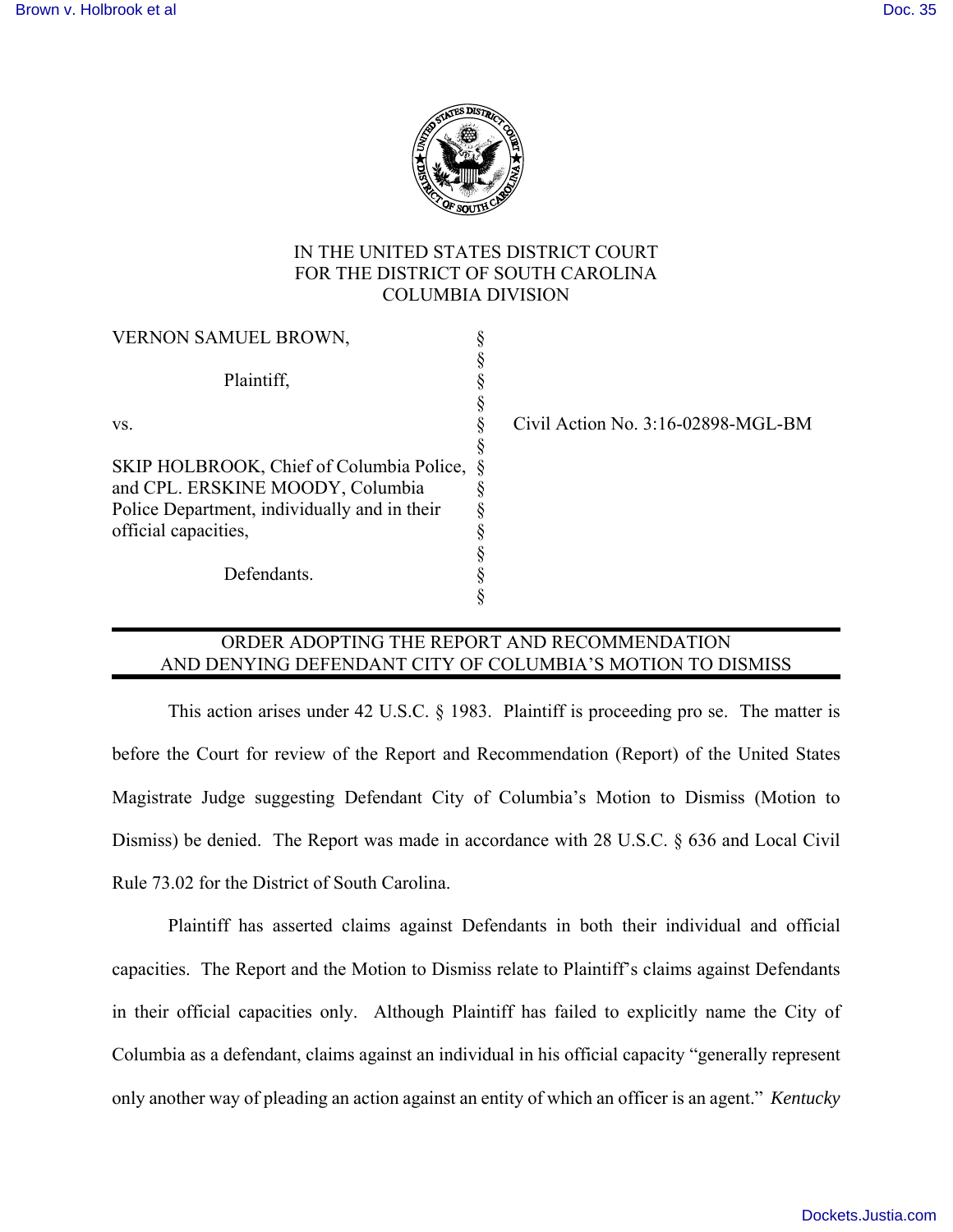*v. Graham*, 473 U.S. 159, 165-66 (1986) (citation omitted) (internal quotation marks omitted). The real party in interest regarding official-capacity claims is the entity, and such claims are "to be treated as a suit against the entity." *Id.* at 166 (citation omitted). Because Plaintiff's Complaint alleges Defendants are agents of the City of Columbia, the City of Columbia's filing of the Motion to Dismiss is appropriate as to Plaintiff's official-capacity claims.

The Magistrate Judge makes only a recommendation to this Court. The recommendation has no presumptive weight. The responsibility to make a final determination remains with the Court. *Mathews v. Weber*, 423 U.S. 261, 270 (1976). The Court is charged with making a de novo determination of those portions of the Report to which specific objection is made, and the Court may accept, reject, or modify, in whole or in part, the recommendation of the Magistrate Judge or recommit the matter with instructions. 28 U.S.C. § 636(b)(1).

The Magistrate Judge filed the Report on December 15, 2016, ECF No. 32, but Defendants failed to file any objections to the Report. "[I]n the absence of a timely filed objection, a district court need not conduct a de novo review, but instead must 'only satisfy itself that there is no clear error on the face of the record in order to accept the recommendation.'" *Diamond v. Colonial Life & Acc. Ins. Co.*, 416 F.3d 310, 315 (4th Cir. 2005) (quoting Fed. R. Civ. P. 72 advisory committee's note). Moreover, a failure to object waives appellate review. *Wright v. Collins*, 766 F.2d 841, 845-46 (4th Cir. 1985).

After a thorough review of the Report and the record in this case pursuant to the standard set forth above, the Court adopts the Report and incorporates it herein. Therefore, it is the judgment of the Court Defendant City of Columbia's Motion to Dismiss is **DENIED**.